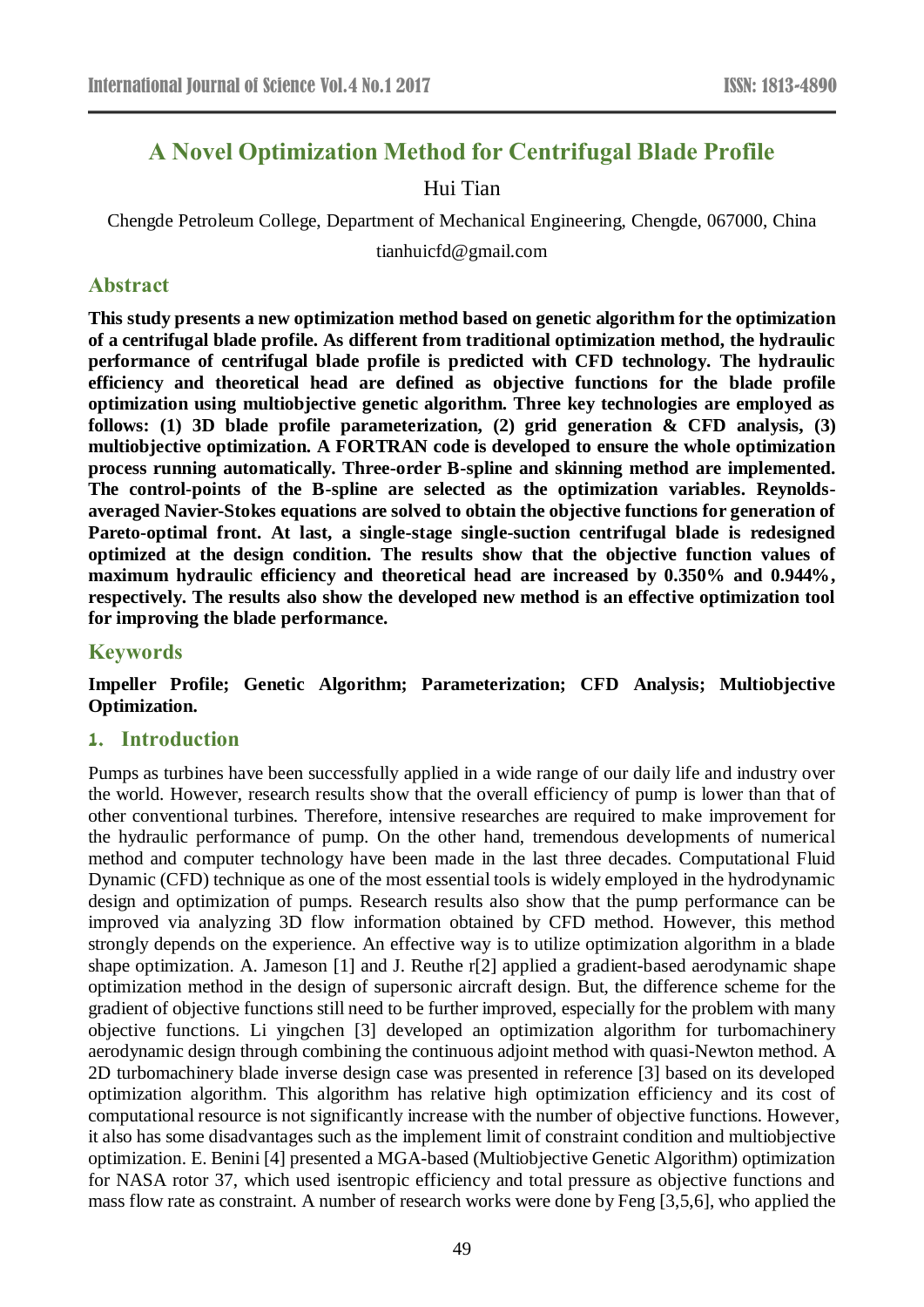GA-based optimization method in the turbomachinery aerodynamic design. For example, Li [5] developed a new optimization method for turbomachinery. This method combines the GA algorithm with four order spline parameterize method and 2D Euler equation solving technology. Song liming [6] enhanced the efficiency of this new method by implement differential evolution algorithm and parallel compute scheme. All of above numerical study showed that the efficiency of turbomachinery can be improved via changing of blade shape. However, few reports were found about the application of centrifugal blade shape with GA-based optimization method. Recently, S. Derakhshan [7] redesign a shape of pump blades using a gradient-based optimization scheme. The optimization results showed that the pump efficiency in reverse operation was improved by blade shape modification.

This paper aims to propose a novel optimization method to optimize the centrifugal blade profile automatically. A blade profiles are redesigned using a MGA-based optimization method to pursue higher hydraulic efficiency and theoretical head. Three-order B-spline parameterization technology is employed in the optimization. The optimization program coded by FORTRAN is coupled with auto-grid and solving subroutine program to calculate 3D incompressible Navier-Stokes equations.

#### **2. Parameterization**

Several parameterizations are possible to describe the blade profile[8]. In this paper, a skinning method is realized by composing of a set of planar 2D B-spline curves in parallel plans to parameterize the 3D impeller. The parameterized blade has the advantage for hydraulic modeling requirement. This is due to each blade profile curve is a planar isoparametric curve, which can be represented by setting a corresponding parameter value. The profile can be easily changed according to the flow field characteristics through generating new parameter value of profile curve. The modified blade would be constructed by the skinning method. The blade profiles of the mid plan, hub plan and shroud plan are chosen to describe the 3D impeller blade as shown in Fig. 1 (a).



Fig. 1 Blade profiles parameterization.

(a) Skinning method for parameterization by blade profiles on the mid plan, hub plan and shroud plan.

(b) 2D three-order B-spline curve fitting the blade profiles and optimization variables distribution.

As shown in Fig. 1 (b), a 2D three-order B-spline curve[9] is used to fit the blade profiles. Similar to the algorithm used in reference [10], 7 control points are selected to obtain 81 shape points, which can describe blade profile accurately and smoothly. Furthermore, the locality of B-spline curve can enlarge search space of optimization algorithm, which is benefited to find out different blade hydraulic performance under the influence of eachy control points. Besides the leading edge point and the tailing edge point, the other five control points for each curve can be changed during the optimization process through their normal direction (as the direction of the arrow shown in Fig. 1 (b)). The distance between original position and new position of control point is defined as optimization variable, recorded as  $\Delta h$ . Using (x0, y0) to denote the original position,  $\theta$  as direction angle of normal direction, then the new position of control point  $(x, y)$  can be described as:

$$
\begin{cases}\n x = x0 + \Delta h \times \cos \theta \\
y = y0 + \Delta h \times \sin \theta\n\end{cases}
$$
\n(1)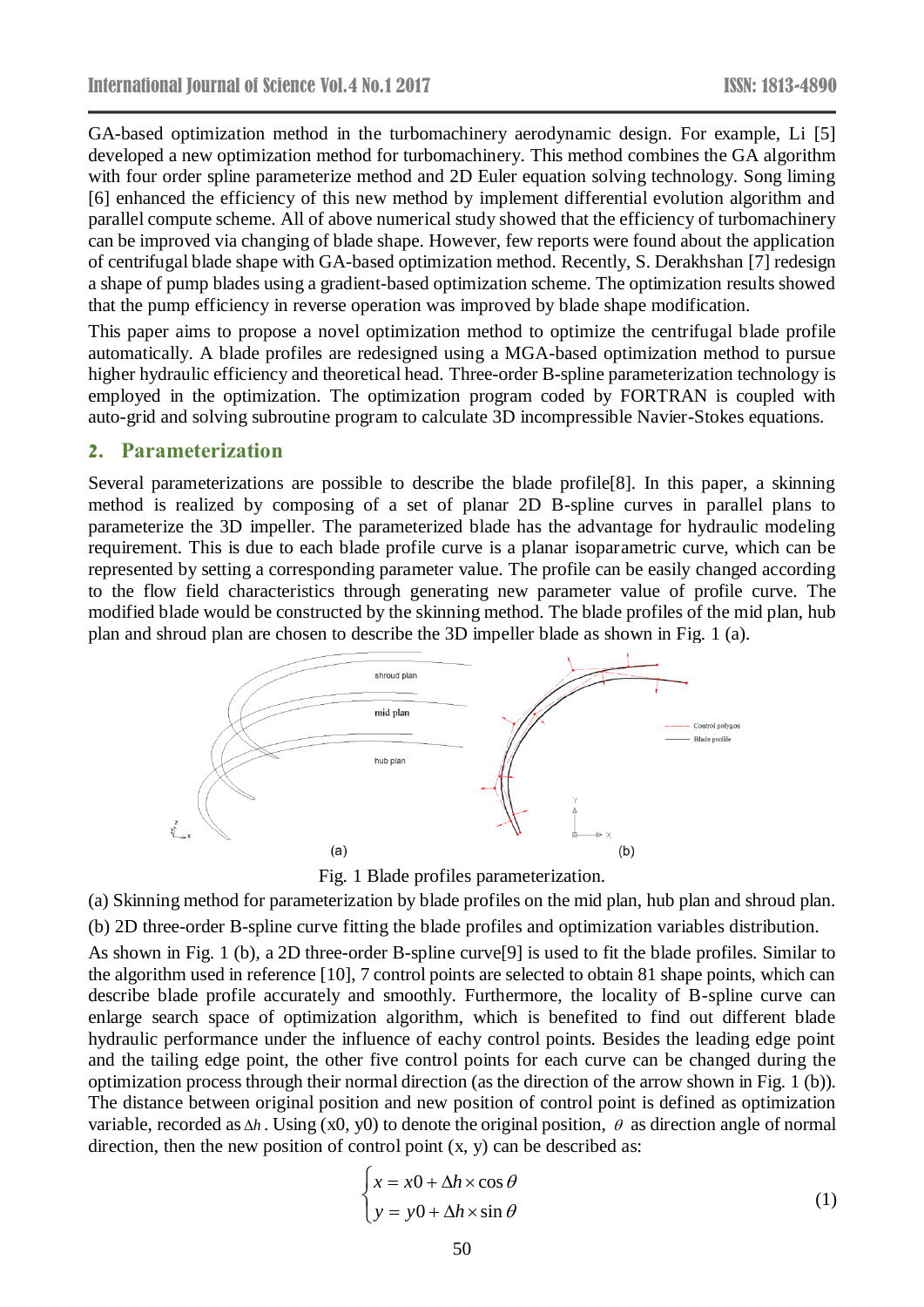Where the distance  $\Delta h$  is determined by genetic algorithm range from -5% chord lengths to 5% chord lengths, "-" denotes the opposite direction of the arrow in Fig. 1 (b).

# **3. 3D CFD Analysis**

3D CFD analysis will be discussed in this part. AUTOGRID & FINETURBO developed by NUMECA are coupled to obtain objective functions automatically. Since present work only concern the overall performance of the centrifugal pump, the numerical method with the mixing plane model is suitable for this optimization. The computation domain as shown in Fig. 2 consists of one flow channel and volute.

## **3.1 Grid generation**



Fig. 2 Computational grid.

The Butterfly type grid and the H-O-H type grid are used to construct the volute and the blade grid, respectively. The characteristic length from solid wall to the first layer grid is set to 0.05mm, which ensures  $y^+ \in [20, 50]$  to guarantee the computational accuracy in the numerical simulation [11]. The overall grid number of volute is 435844. In order to get an acceptable grid number of blade meeting the requirement both accuracy and compute resource, the numerical simulation with grid numbers 297532, 227803 and 168742 are carried out. And the maximum relative deviation of numerical results was less than 3%, then the 168742 grids are used in present simulation for blade.

#### **3.2 Flow field computation**

| Table. 1 Numerical Setting       |                                    |
|----------------------------------|------------------------------------|
| <b>Fluid Material</b>            | Water                              |
| <b>Turbulence Model</b>          | $k - \varepsilon$ Turbulence Model |
| Characteristic Length            | 0.41 <sub>m</sub>                  |
| <b>Characteristic Velocity</b>   | 25.0 <sub>m/s</sub>                |
| <b>Characteristic Density</b>    | 998 $kg/m3$                        |
| <b>Rotational Speed</b>          | $1200$ rmp                         |
| Rotor-Stator Interaction         | Mixing Plane Model                 |
| <b>Inlet Boundary Condition</b>  | <b>Mass Flow Rate</b>              |
| <b>Outlet Boundary Condition</b> | <b>Static Pressure</b>             |
| Design Condition                 | 59kg/s                             |

The generated computational grids are imported in FINE for specifying the boundary and initial condition. Numerical simulation is implemented with the three-dimensional steady incompressible Reynolds-averaged Navier-Stokes equations solved by NUMECA solver. Governing equations are discretized with finite volume method and  $k - \varepsilon$  turbulence model is used as a closure equations. Due to the same grid topology structure, a new blade optimization uses the original converged solution as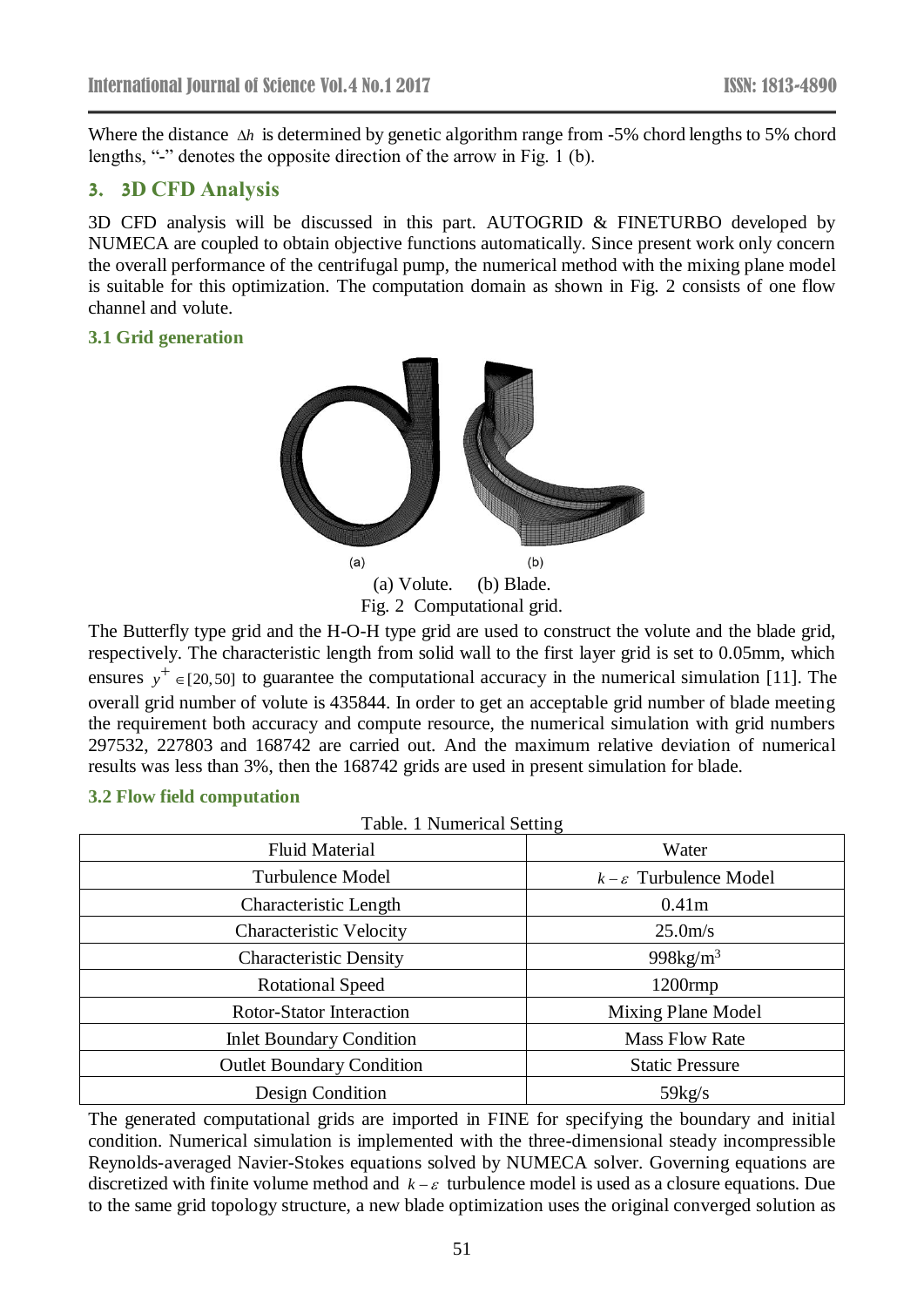its initial flow field. This can greatly enhance the efficiency and stability of numerical computation process.



Fig. 3 Performance curve

The numerical method is validated by the pump performance experimental data. The hydraulic efficient and theoretical head for both numerical results and experimental data are present in Fig. 3. The comparison shows numerical results are good agreement with the experimental data in curve trend. The error of numerical results is comparable to the experimental data around the design condition.

## **4. Numerical Optimization**



Fig. 4 Flowchart of the optimization method

Multiobjective genetic algorithm<sup>[12]</sup> is used in this paper to maximum hydraulic efficiency and theoretical head of the centrifugal pump. Since this problem involve a multitude of optimal solutions, known as Pareto-optimal front, MGA attempt to find a widely distributed set of solutions as close to the true Pareto-optimal front as possible. These approach not only provide a good idea of the extent (ideal and nadir solutions) of the true Pareto-Optimal Front but also provide information about the shape of the front [13]. Based on five typical optimization results, the optimization algorithm is composed by the Simulation Annealing Selection Operator, Simulated Binary Crossover Operator and Non-Uniform Mutation Operator. The validation of this optimization algorithm can refer to reference [14].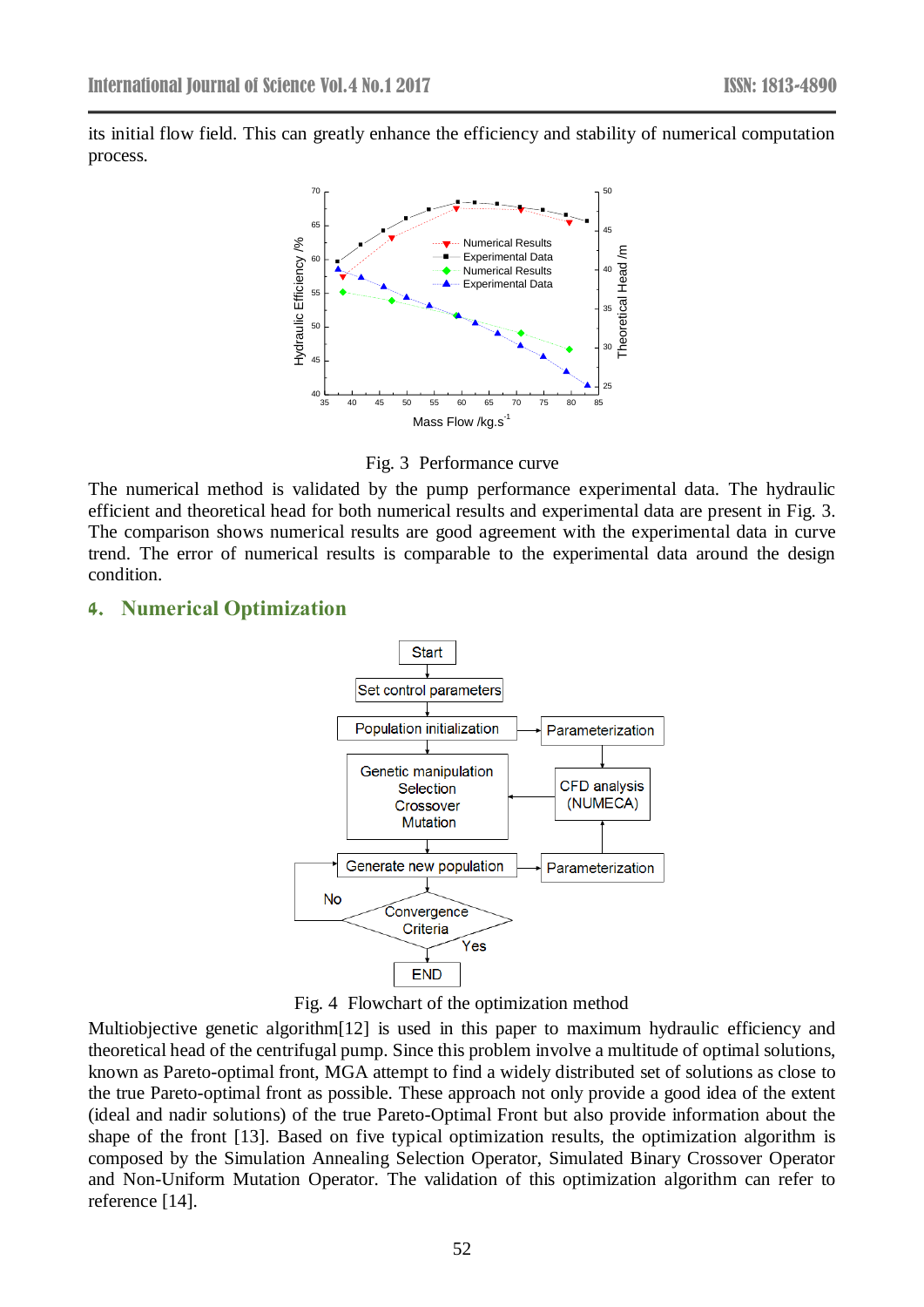In this paper, the blade shape optimization problem is written as follows:

$$
\text{Max}\begin{cases}F(\Delta h(i)) = [F_1(\Delta h(i)), F_2(\Delta h(i))] \\ \Delta h(i) \in [-5\%l, 5\%l] \end{cases} \tag{2}
$$

$$
F_1(\Delta h(i)) = \eta(\Delta h(i)) = \frac{\Delta P_{tot}(\Delta h(i)) \cdot Q}{M(\Delta h(i)) \cdot \omega}
$$
\n(3)

$$
F_2(\Delta h(i)) = H(\Delta h(i)) = \frac{\Delta P_{tot}(\Delta h(i))}{\rho \cdot g}
$$
\n(4)

Where  $\Delta h(i)$ : the *i*<sup>th</sup> control variable for the shape.

*l* : the chord lengths.

 $\eta(\Delta h(i))$ : the hydraulic efficiency.

 $H(\Delta h(i))$ : the theoretical head.

 $\Delta P_{tot}$  : the total pressure difference between outlet and inlet.

- *Q* : the mass flow rate.
- *M* : the torque of blade.
- $\omega$ : the angular velocity.
- $\rho$ : the density of working substance (998 kg/ $m^3$  for water).
- g : the gravity, equal to 9.81  $m/s^2$  in this paper.

As shown in Fig. 4, the optimization process is summarized as follows.

Input control parameters.

Provide original blade shape parameterization, grid topology structure, computed settings and initial converged solutions.

Initialize the population (shape of blades,  $\Delta h(i)$ ) of current generation and parameterize each population.

For individual  $k = 1, 2, \dots, k_{\text{max}}$ , do CFD analysis to obtain the objective functions.

Run genetic manipulation, Selection, Crossover, Mutation.

Generate new population (shape of blades,  $\Delta h(i)$ ) and Pareto-optimal front for next generation.

Repeat step 3 to 6 until reach the maximum generation.

#### **5. Results**

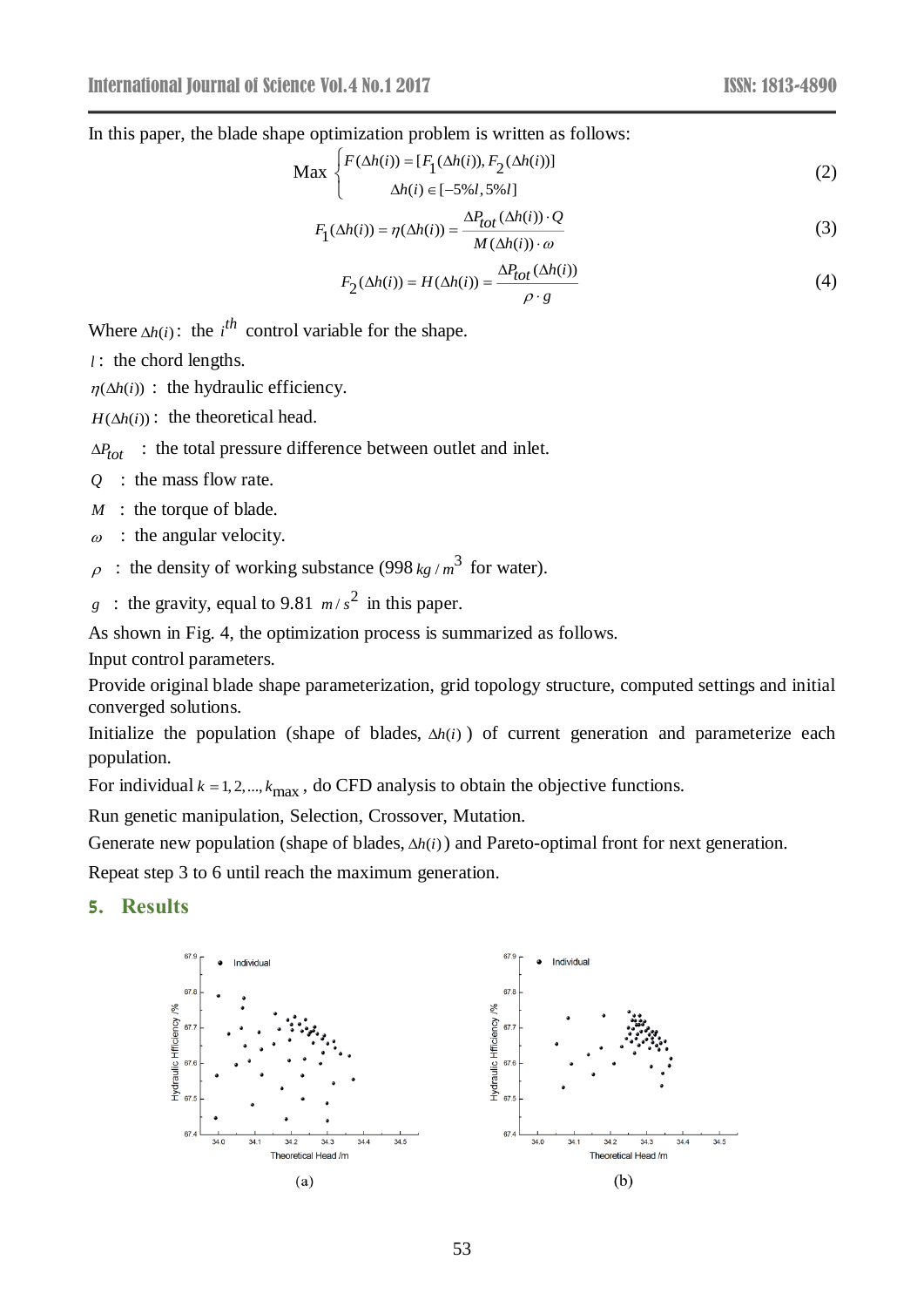

(a) The fifth generation. (b) The tenth generation. (c) The fifteenth generation. (d) The twentieth generation. (e) The twenty-fifth generation. (f) The thirteenth generation. Fig. 5 Convergence history of multiobjective optimization.

As mentioned in section 2, a 3D blade is parameterized by six 2D b-spline curves on three parallel plans. Each curve has five variable control points. The total optimization variables is 30. Population size and the largest evolution generation are set to 50 and 30, respectively. The Crossover probability equals to 100% and the Mutation probability equals to 2%. Elitist reservation strategy was used with 20% generation gap.



Fig. 6 Original and optimized blades on mid span

A single-stage single suction centrifugal pump, with a rotational speed of 1200rpm, mass flow rate of 59kg/s, is optimized during this process. After 30 generations of evolution, the Pareto-optimal front